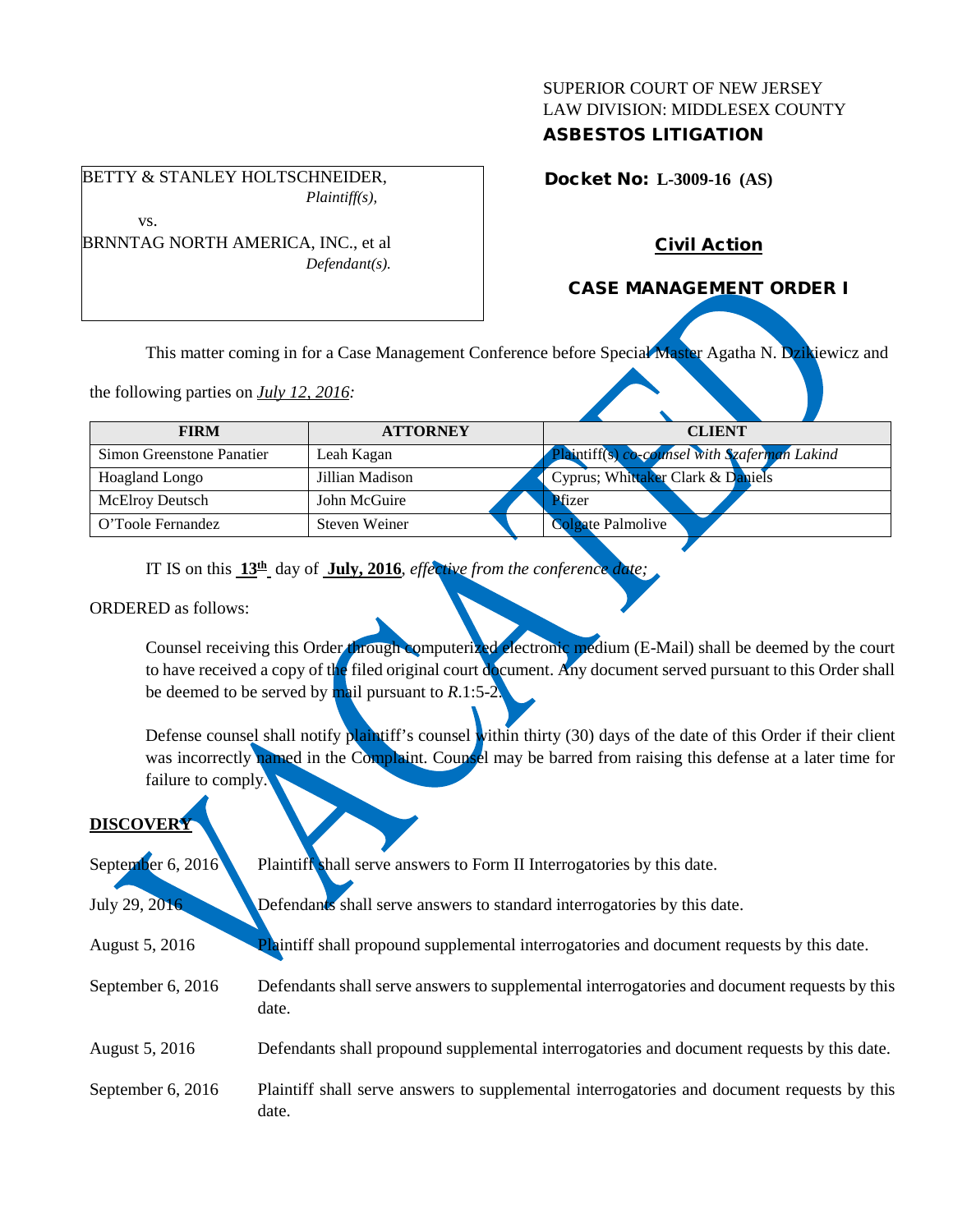- October 14, 2016 Fact discovery, including depositions, shall be completed by this date. Plaintiff's counsel shall contact the Special Master within one week of this deadline if all fact discovery is not completed.
- October 14, 2016 Depositions of corporate representatives shall be completed by this date.

#### **EARLY SETTLEMENT**

October 21, 2016 Settlement demands shall be served on all counsel and the Special Master by this date.

#### **SUMMARY JUDGMENT MOTION PRACTICE**

- October 21, 2016 Plaintiff's counsel shall advise, in writing, of intent not to oppose motions by this date.
- November 4, 2016 Summary judgment motions shall be filed no later than this date.
- December 2, 2016 Last return date for summary judgment motion

#### **MEDICAL DEFENSE**

- July 29, 2016 Plaintiff shall serve executed medical authorizations by this date.
- October 31, 2016 Plaintiff shall serve medical expert reports by this date.
- October 31, 2016 Upon request by defense counsel, plaintiff is to arrange for the transfer of pathology specimens and x-rays, if any, by this date

January 13, 2017 Defendants shall identify its medical experts and serve medical reports, if any, by this date. **In addition, defendants shall notify plaintiff's counsel (as well as all counsel of record) of a joinder in an expert medical defense by this date.**

### **LIABILITY EXPERT REPORTS**

November 30, 2016 Plaintiff shall identify its liability experts and serve liability expert reports or a certified expert statement by this date or waive any opportunity to rely on liability expert testimony.

January 13, 2017 Defendants shall identify its liability experts and serve liability expert reports, if any, by this date or waive any opportunity to rely on liability expert testimony.

# **ECONOMIST EXPERT REPORTS**

November 30, 2016 Plaintiff shall identify its expert economists and serve expert economist report(s), if any, by this date or waive any opportunity to rely on economic expert testimony.

January 13, 2017 Defendants shall identify its expert economists and serve expert economist report(s), if any, by this date or waive any opportunity to rely on economic expert testimony.

#### **EXPERT DEPOSITIONS**

January 31, 2017 Expert depositions shall be completed by this date. To the extent that plaintiff and defendant generic experts have been deposed before, the parties seeking that deposition in this case must file an application before the Special Master and demonstrate the necessity for that deposition.

\_\_\_\_\_\_\_\_\_\_\_\_\_\_\_\_\_\_\_\_\_\_\_\_\_\_\_\_\_\_\_\_\_\_\_\_\_\_\_\_\_\_\_\_\_\_\_\_\_\_\_\_\_\_\_\_\_\_\_\_\_\_\_\_\_\_\_\_\_\_\_\_\_\_\_\_\_\_\_\_\_\_\_\_\_\_\_\_\_\_\_\_\_\_\_\_\_\_\_\_\_\_\_\_\_\_\_\_\_\_